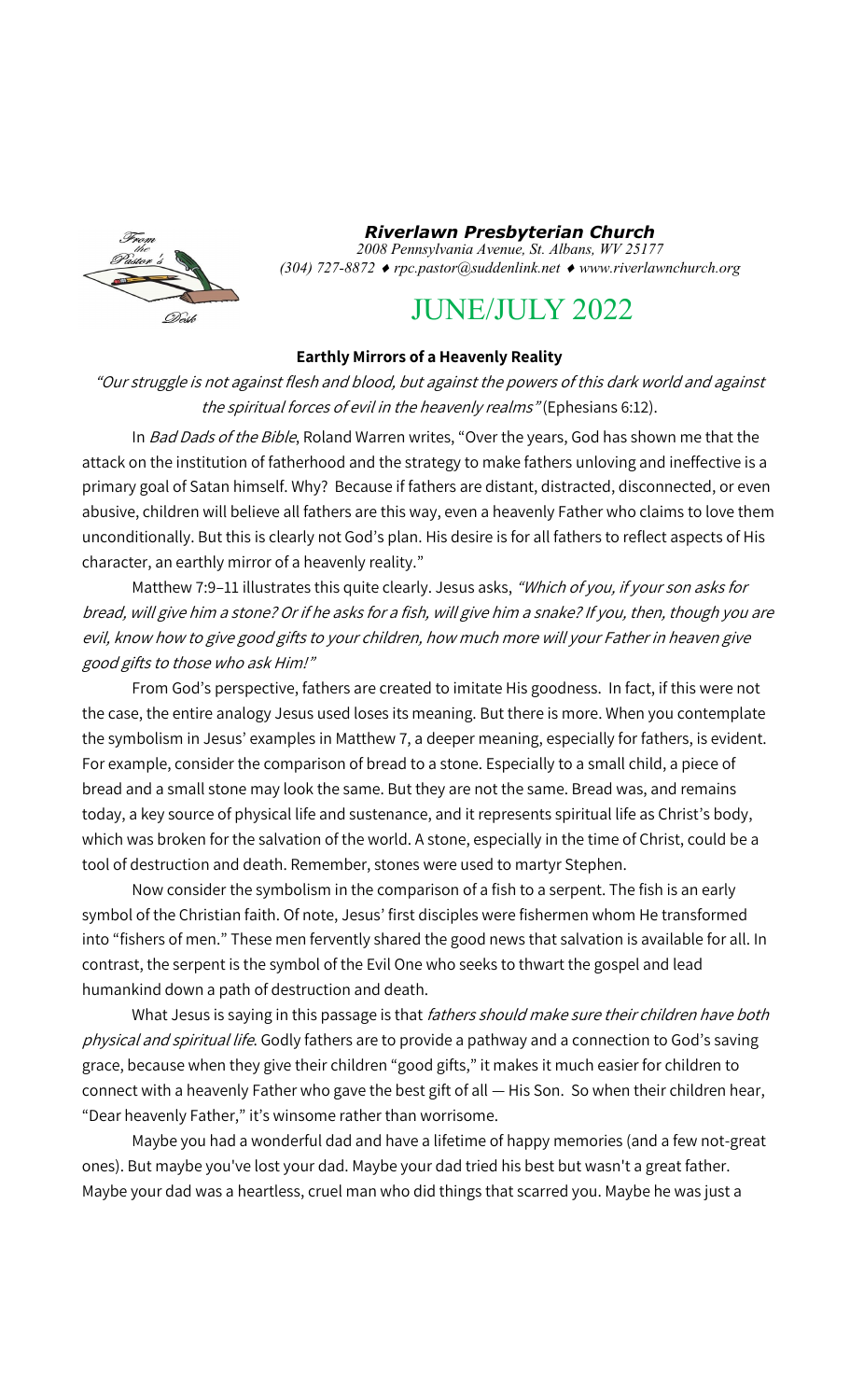

## MUSIC DEPARTMENT NEWS JUNE/July 2022

Hard to believe summer is almost here. The choir will be rehearsing on June  $2^{nd}$  and  $16^{th}$ . No rehearsal on the  $9<sup>th</sup>$ . Our 'break' will begin on June  $23^{\text{rd}}$  and rehearsals will resume on August  $18^{\text{th}}$ . We will, however, be singing on several Sundays during the next 3 months so expect to hear some of our favorite summer anthems soon.

Parry & I are excited to welcome Dave & Maysa back to West Virginia in July. They have not been to the United States since July of 2019 because of travel restrictions due to Covid. Dave is Director of Athletics & Activities at the American International School in Riyadh, Saudi Arabia and Maysa is Director of Human Resources there. We all plan to be together for the  $4<sup>th</sup>$  of July to celebrate the holiday and have some very special family time. It will be a great gathering and the first  $4<sup>th</sup>$  of July with our new grand dog, Waylon who joined Chris' family two months ago. He is the sweetest Golden Retriever puppy ever. Looking forward to the month of July!

Enjoy the upcoming days of summer.

Blessings! Pam





# **News from your Riverlawn Deacons**

The deacons hope everyone has a very blessed and safe summer!

The next deacon's meeting will be held on Sunday, June 5, 2022 right after church. ~~~~~~~~~~~~~~~~~~~~~~~~~~~~~~~~~~

Dates to Remember

| 06/05 | Pentecost<br>Pentecost Offering<br>Deacons meeting – following<br>worship                           |
|-------|-----------------------------------------------------------------------------------------------------|
| 06/12 | <b>Trinity Sunday</b>                                                                               |
| 06/19 | Father's Day                                                                                        |
| 06/29 | Session meeting Wednesday,<br>4:00 PM via Zoom                                                      |
| 07/10 | <b>Update from Mission Partner</b><br><b>Becky Bresler</b>                                          |
|       | $07/14-07/27$ Pastor Chris & family away in<br>California on vacation                               |
| 07/24 | Memorial Service at<br>Riverlawn for Hazel Pritchard.<br>Afternoon time will be<br>announced later. |

~~~~~~~~~~~~~~~~~~~~~~~~~~~~~~~~~~ June 21

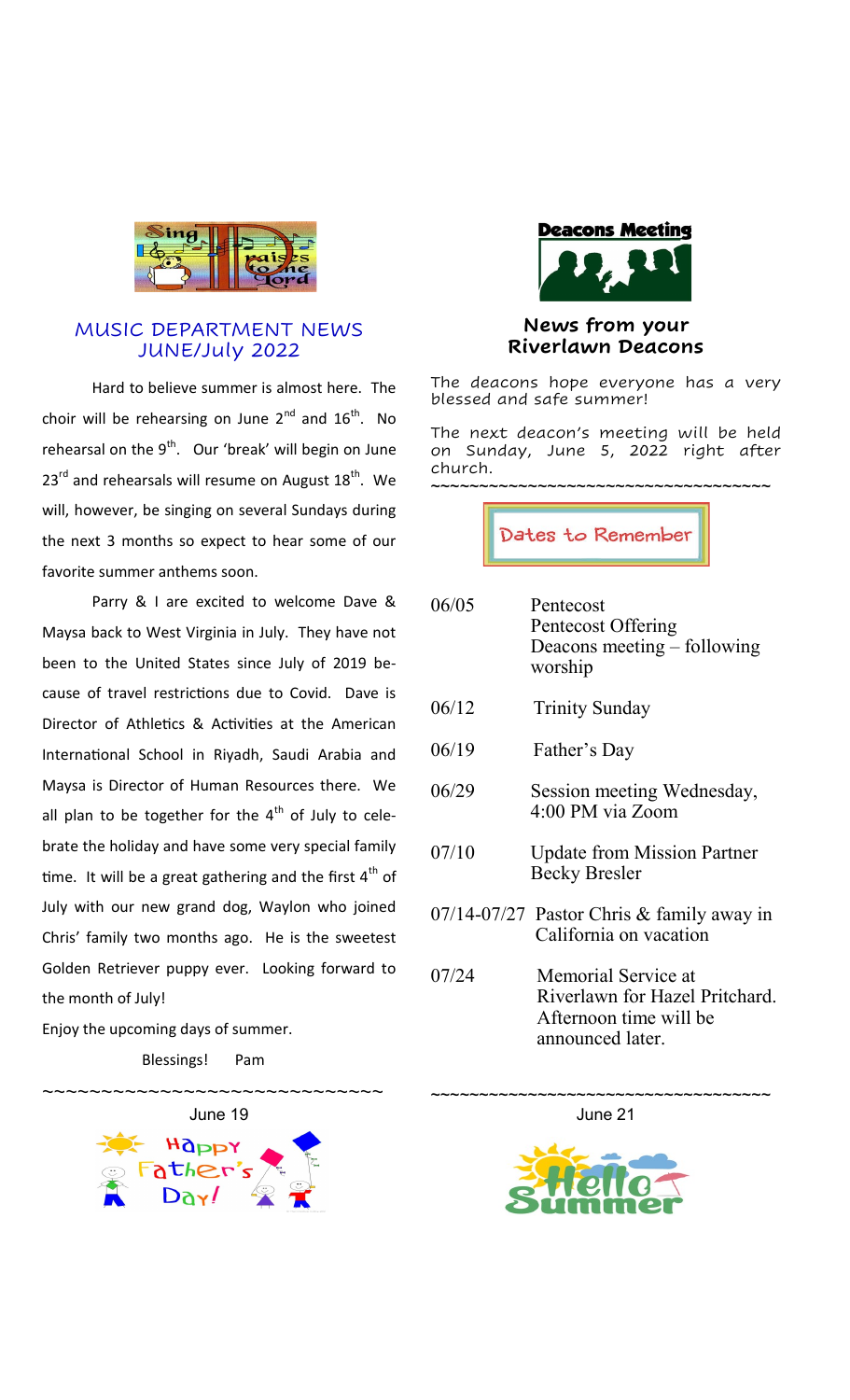

Nurturing Faith

June 5 – Day of Pentecost: Read: John 14:8-17 In

John 14, Jesus promises his disciples that if they love him and follow his commandments, the Father will send an Advocate to be with them forever. As believers, we also have an Advocate we call the Holy Spirit. On this Pentecost Sunday, consider what that means to have an advocate with you forever. How does that affect the way you live, speak, and act?

June 12 – Trinity Sunday: Read: John 16:12-15 On this Trinity Sunday, we read in John the role of the Holy Spirit in the lives of the disciples. The Spirit leads all believers in the way of God's truth and guides believers to behold God's glory and might. What does this mean for you? How do you recognize God's glory and might? Do you allow the Spirit to lead you in the ways of God, or do you choose to follow your own paths in this life on earth?

June 19 – Second Sunday after Pentecost: Read Luke 8:26-39 In Luke, we see Jesus met by a man filled with demons. He calls to Jesus as soon as he sees him arrive. Jesus commands the demons to come out, and he sends them into a herd of swine, which drown. The reaction of the people was not one of awe but of fear, so Jesus left. When you become aware of the miracles of Jesus, do you run in fear or worship and adore? Your answer makes all the difference in your life.

June 26 – Third Sunday after Pentecost: Read Luke 9:51-62 In Luke 9, we find Jesus on his way to Jerusalem. Many he meets say, "I will follow you, but first I must take care of some business." To follow Jesus implies forsaking security to go where he goes. Discipleship means the same thing today as then: Choose this day whom you will serve. As you reflect on this scripture this week, consider how you follow Jesus, not just in name but in your actions as well.

July 3 - Fourth Sunday after Pentecost: Read: Galatians 6:7-16 Galatians 6: 10 reads, "So then, whenever we have an opportunity, let us work for the good of all…" What will you do for good this coming week? Write down three things that you will do to help God's people.

## July 10 – Fifth Sunday after Pentecost: Read

Psalm 25: 1-10 The Psalmist said, "O my God, in you I trust." Take a few moments today to tell God about things that worry you and any problems you may have. Tell God that you trust God to take care of you. Be quiet and listen for God's voice. Remember your prayer of trust throughout the week. July 17 – Sixth Sunday after Pentecost: Read Psalm 52 At the end of Psalm 52, the Psalmist tells God, "I will proclaim your name, for it is good." Take a sheet of paper and fold it in half. On the outside, write "God is Good." On the inside, write all the names that you can think of for God. Say each of these names out loud, adding after each name, "God is Good."

July 24 – Seventh Sunday after Pentecost: Read Psalm 138 God wants us to praise God with all our heart. That is a lot of praising! Cut out a heart from a piece of paper then fill up the heart with words and phrases that tell of the wonderful things you believe about God. Tape the heart up somewhere where you will see it all week, reminding you to praise God with all your heart.

July 31 – Eighth Sunday after Pentecost: Read Luke 12:13-21 "Take care! Be on your guard against all kinds of greed; for one's life does not consist in the abundance of possessions." Choose some of your money or a possession and give it away to someone who needs it. Praise God that you are able to give away some of what you have.

~~~~~~~~~~~~~~~~~~~~~~~~~~~~~~~~~~~~~

'amilv Night

Family Night, Thrive Middle School and Ignite High School Youth Groups are off for the summer.

#### ~~~~~~~~~~~~~~~~~~~~~~~~~~~~~~~~~~~~~~~ **Patient Care Bags**

We have delivered a total of 448 bags to CAMC Behavioral Unit. Thank you for your help in giving comfort to these patients. But the need had increased this year, and funds are needed to be able to continue to supply the bags. Monetary donations are preferable due to the specific nature of the size and brand of the items that must be used for the bags. Donations can be made to Kathy Barnes. If donating with a check, please list Patient Care Bags on the memo line. Thank you!

Kathy Barnes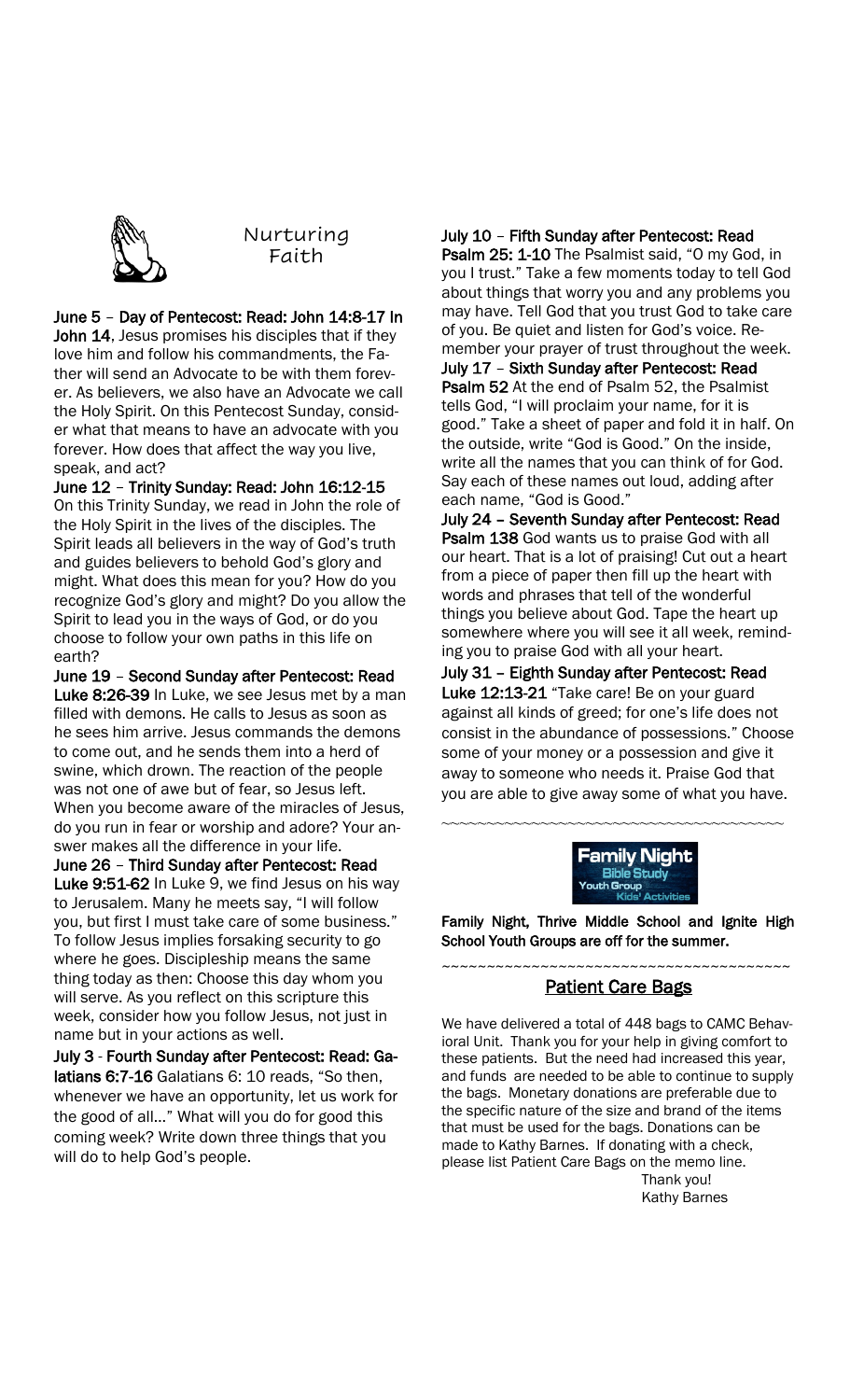## **2022 Riverlawn Elders and Board of Deacons**

## *Elders:*

*Kathy Barnes, Stated Clerk/Stewardship* 304-444-3058; Kabgmrl@comcast.net

*Susan Bryan, Christian Nurture/Family* 304-389-6063; newsusanbryn@gmail.com

*Joe Lothes, Missions/Community 304-767-8313;* fishlothes@hotmail.com

*Bill Michael, Building & Grounds 304-741-1736;* Bmichael47@gmail.com

*Pam Mullins, Evangelism 304-932-8463;* pwmandpsm@yahoo.com

*Paul Mullins, Worship/Fellowship 304-741-5914;* nascarmemberswva@yahoo.com

## *Deacons:*

*Jason Barnes—304-205-3315* jasonbarnes@yahoo.com

*Ann Cox—304-389-2227* Lcox235@aol.com

*Joanna Keller –304-546-7376* kellerjoanna@yahoo.com

*Sherry Marcum—304-395-7610* Ott marcum@yahoo.com

*Mary Reppert—304-419-2755* Reppert.mary@gmail.com

# *SINGING PRAISE SERVICE*

~~~~~~~~~~~~~~~~~~~~~~~~~~~~~~~~~~~~

There will be no Praise Service in June or July.





# **June**

- 1st Shelby Sherman
- 6th Yilmar Moreno, Janet Young, Courtney Kellar
- 9th June Paxton & Sandra Cottle
- 12th Maryssa Rogers
- 16th Randy Dodrill
- 17th Janet Wherle
- 20th Pam Johnson & Lakyn Kilbert
- 21st Dennis Emmett & Barb Hughes
- 28th Brody Sneed

## July

9th Hannah Marcum 11th Nikole Kilbert 16th Jason Barnes 18th Sarai Cook 19th Ron Nestor 22nd Joyce Ryan 23rd Mary Lee Dehart 24th Bill Bryan 25th Emily Wandling 26th Jamie Albert 30th Dustin Campbell ~~~~~~~~~~~~~~~~~~~~~~~~~~~~~~~~~~

## **RIVERLAWN FAMILY**

Sunday, May 29 is Bob and Barb Willson's last day with us. Join us during fellowship after church this Sunday to give them our love and wish them well. You are welcome to bring notes. Below are their phone numbers and address:

Bob 304-552-3109; Barb 304-545-7311 (same numbers) 570 57th Ave W Lot 18 Bradenton Florida. 34207 \*\*\*\*

Earlier this month, June Paxton moved to Texas to be close to her family. Her address is:

Delaney at South Shore 2605 Marina Bay Drive #2408 League City, Texas 77573 *We will surely miss Bob, Barb and June.*